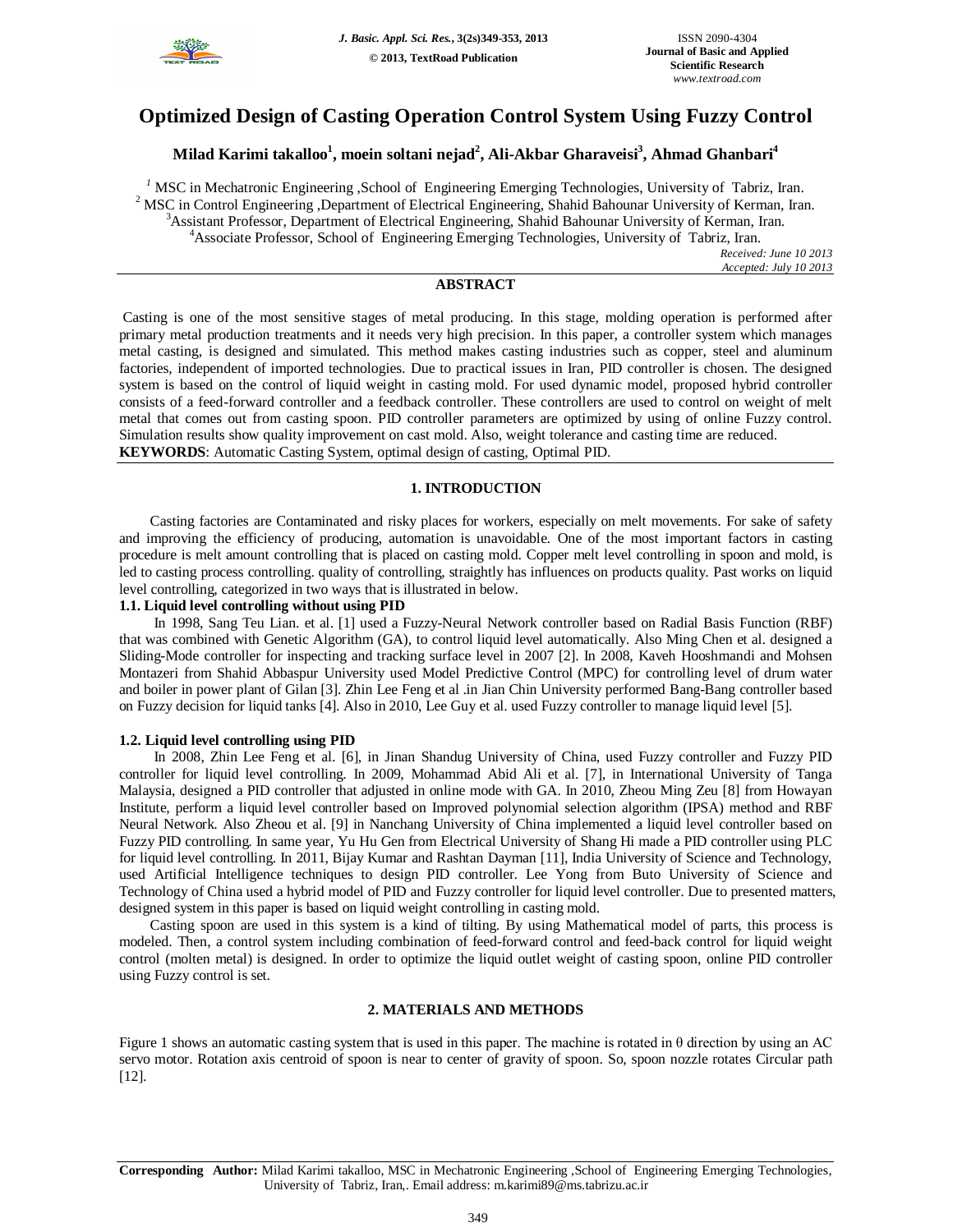

**Fig. 1.** Automatic casting system

#### **2.1 Casting control system modeling**

In this sector three models are considered. First model is between servo motor input voltage and angular velocity (G0M). Second model is between angular velocity of spoon and outlet liquid flow (GF). Third model is between coefficient of liquid flow rate integral and spoon outlet weight (GL). These models are named servo motor, flow rate and weight models, respectively.

#### **2.1.1. Servo motor model**

Relationship between angular velocity of spoon and input voltage of servo motor is shown in below[12].

$$
\frac{d\omega(t)}{dt} = -\frac{1}{T_{0m}}\omega(t) + \frac{K_{0m}}{T_{0m}}u(t)
$$
\n(1)

ω(t)[rad/s] is angular velocity of spoon, u(t)[v] is input voltage of servo motor in θ direction, K<sub>0m</sub>[rad/(sv)] is servo motor gain and  $T_{0m}[s]$  is time constant of servo motor.

#### **2.1.2. Flow rate model**

In this system a fan type spoon is used for casting. Area of liquid is constant when spoon get reverse. So casting flow rate will be constant when spoon turns with constant angular velocity. Flow rate model is considered as first order transfer function [12], Where:  $K_f$  [m3/rad] is gain and  $T_f[s]$  is time constant.

$$
\frac{dq(t)}{dt} = -\frac{1}{T_f}q(t) + \frac{K_f}{T_f}\omega(t)
$$
\n(2)

#### **2.1.3. Load cell model**

For finding output weight of casting spoon, outcome flow rate integral is multiplied in melt density D(t). Load cell dynamic model is shown below [12], Where:  $W<sub>L</sub>(t)$  is output liquid weight that measured with load cell and  $T<sub>L</sub>$  is load cell constant time.

$$
\frac{dw_{L}(t)}{dt} = \frac{1}{T_{L}}w_{L}(t) + \frac{1}{T_{L}}D(t)
$$
\n(3)

#### **2.2. Liquid weight feed-forward controlling**

Feed-forward controlling is led to high precision if it is used properly. For reducing time latency and having a steady controlling, feed-forward controller with predetermined pattern is necessary. Flow rate of casting pattern is assumed ideal.

#### **2.2.1. Input**

If copper temperature be lower than normal temperature at first, casting rate could be chosen higher than normal rate. In higher rates, precision of mold weight and quality of casting is reduced. Higher rates should be chosen temporary, such as primary casting molds until temperature of casting spoon gets to operational temperature. Usually rapid pouring and also casting rate of 1,2,4 stages are descending. Casting rate of stage 3 is lowest between all [13].

Rate selecting procedure has these features: rapid pouring rate is almost one volt higher than stage1, also stage one's rate is about 2 or 3 volt more than stage two, stage two's rate is 0.5 volt higher than stage four. At last stage three's rate is lower than stage two's rate about 2 volt. Return rate is chosen between 1 to 10 intervals [13]. Figure 2 shows a feedforward input that is designed using illustrated rules.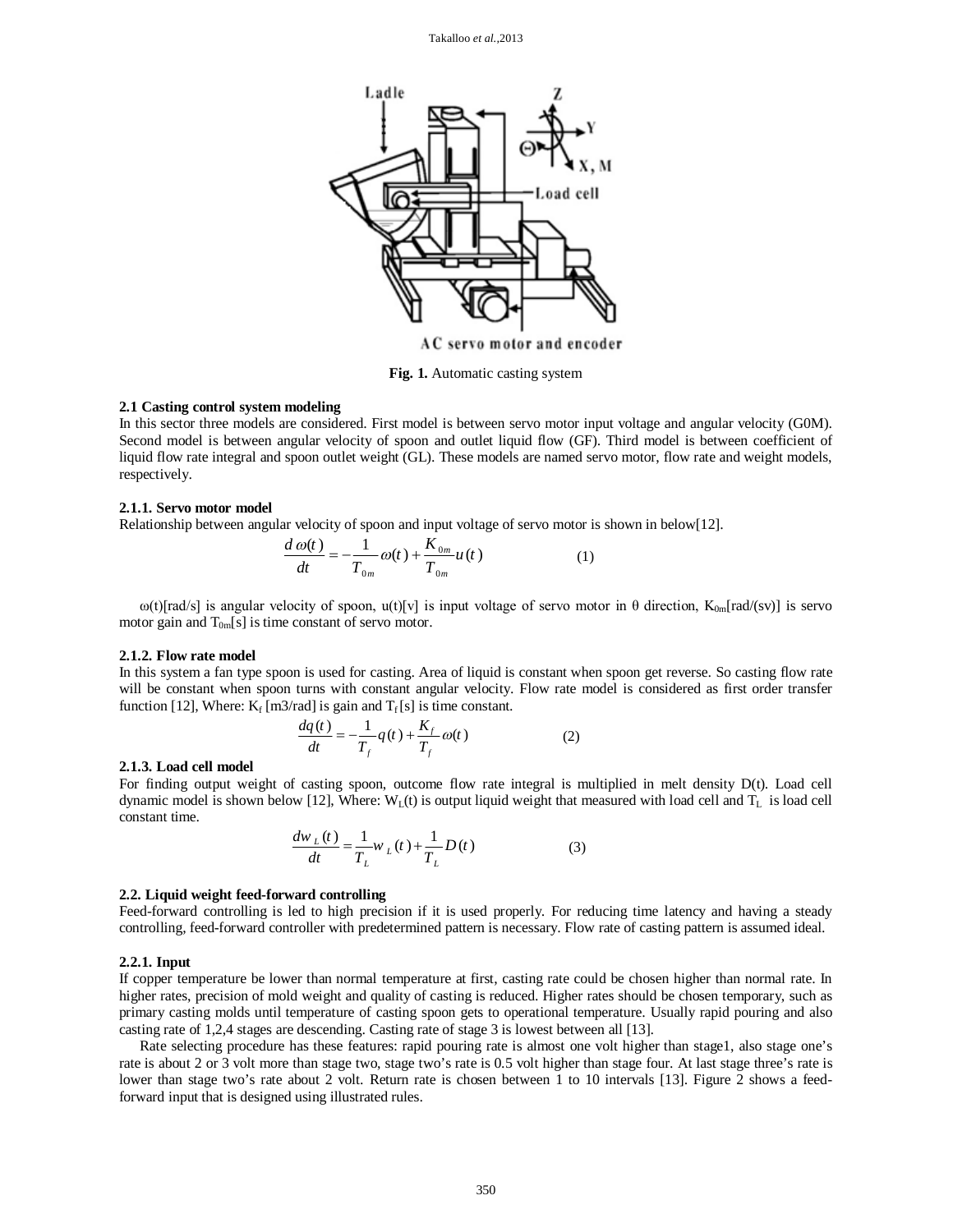

**Fig. 2.** Casting rate configuration plot

#### **2.2.2. Simulation of feed-forward controller**

In this section, casting procedure is simulated using feed-forward input and system's dynamic equations. Input is fed to system in voltage form where it has a feed-forward controller inside itself. Using this feature is led to controlling final value of output mold. Final value of output mold is assumed 345 kg that is equal with copper anode mold weight in Sarcheshmeh copper casting factory. Figure 3 shows result of simulation of feed-forward controlling.



**Fig. 3.** Output mold weight in presence of feed-forward controlling

## **2.3. Liquid weight feedback controlling**

If feed-forward controller implanted in appropriate place and it has not any conflict on casting process, then liquid weight is set at acceptable point. So when a disturbance is happened in casting process, feed-forward controlling cannot set the liquid weight properly. In this situation a feedback from liquid weight, reduces error. PID controller is used to remove system disturbance. Usually disturbance is happened at specific time and after a specific threshold. In addition to disturbance, a white noise is mixed to input to simulate electrical distortion. This noise is removed using mentioned controller.

#### **2.3.1. PID controller designing**

First of all, transfer function is calculated from dynamic model and is shown as G(s) in equation 4.

$$
G(s) = \frac{254}{(S+166.7)(S+10)(S+0.415)} = \frac{254}{S^3 + 177S^2 + 1740S + 692}
$$
(4)

PID controller's transfer function is show below.

$$
G(c) = K_p + \frac{K_i}{S} + K_d S
$$
 (5)

In controller designing, it's important that overshoot and steady state error be zero. System is working in two states: 1) non-controller region, 2) PID-controller region. Non-controller region consists feed-forward signal transition from an idependent source that passes through original transfer function. Output is controled by a switch. Whenever output value be higher than defined threshold, PID controller works. PID controller try to reduce overshoot and steady state error in least time. Controller block diagram is shown in figure 4. Proposed design is based on root locus method, and the effect of poles that creates undershoot and overshoot in the system, can be controlled by proper design of zero. Using this method is led to cotrolling both of poles dominant and system will has a proper settling time. Two remained poles are so far in compared with dominant poles, so their effect on overshoot is ignorable.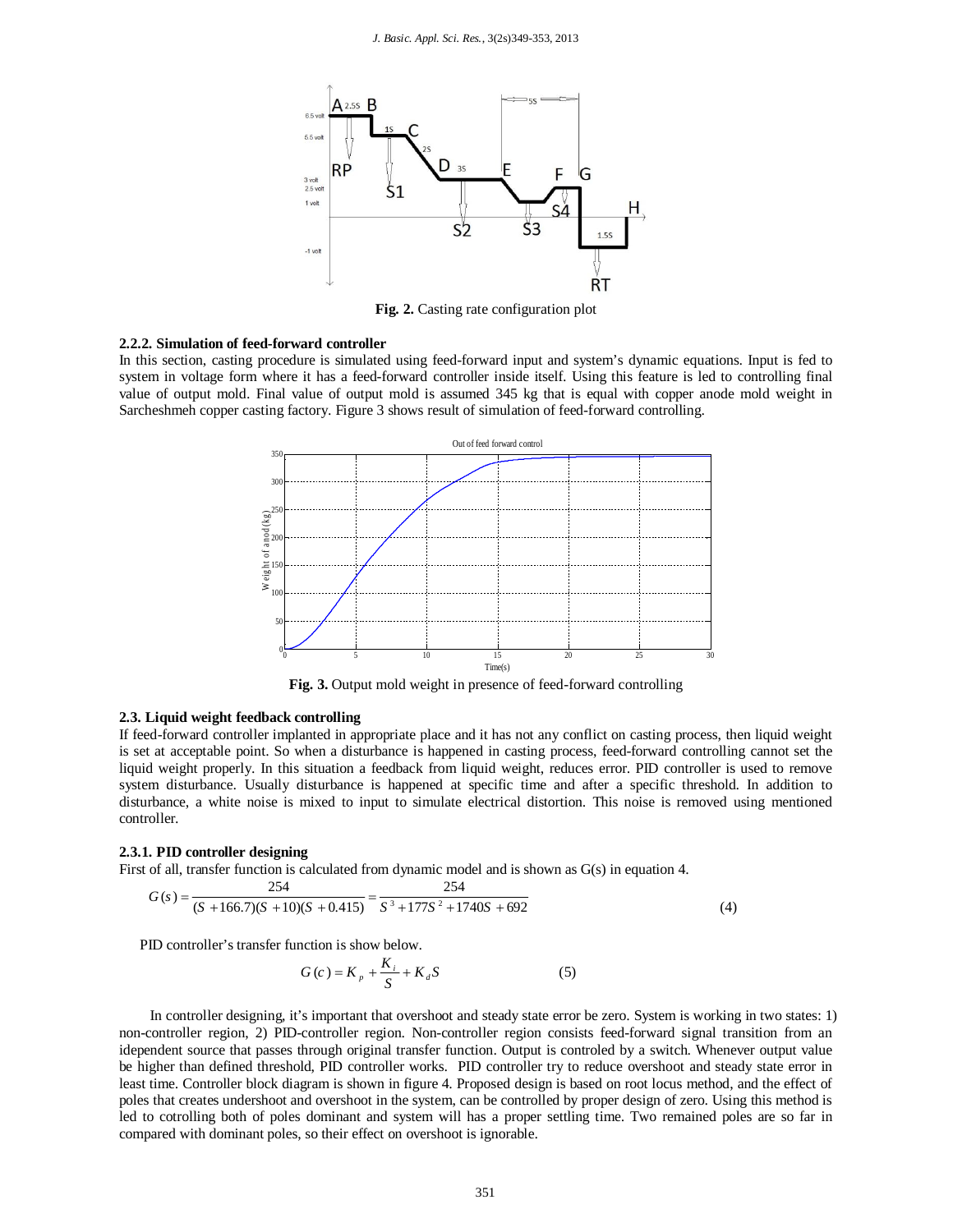

**Fig. 4.** controller designing block diagram

#### **2.3.2. Feedback controller simulation**

Based on illustrated model, a hybrid controller system that consists feed-forward and feedback controllers is designed to control the weight of output melt. PID controller coefficients are assumed  $K_p=0.9$ ,  $K_p=0.001$  and  $K_d=3.78$ . Simulation results show that steady state error is 3.67\*10-3 and system settling time affected by S=-10. Also output response hasn't any overshoot and due to proper zeros designing, system safe margin is good enough. Figure 5 shows the effect of white noise with power 0.1 db as feed-forward input. Also disturbance effect is shown using a step source with amplitude 10 in [5 to 8] intervals of time. The designed controller is used for noise and disturbance eliminating. Simulation results are shown in figures 5-7. First figure shows output without using feedback controller and in presence of noise. Second figure shows output without feedback in presence of disturbance and third one shows output using designed system in presence of noise and disturbance simultaneously.



**Fig. 5.** Output mold weight in presence of feedback controlling with noise



**Fig. 6.** Output mold weight in presence of feedback controlling with disturbance



**Fig. 7.** Output mold weight in presence of feedback controlling with noise and disturbance

#### **2.4. Proposed method for optimized liquid's weight controlling**

Regard to Introduction section, Fuzzy PID controller that is used for liquid level controlling has reasonable and accurate results. Also Fuzzy systems have capability to create Fuzzy models, using comparative techniques. In this section, Fuzzy PID management on copper anode's weight is illustrated.

### **2.4.1. Fuzzy system implementation**

Fuzzy system's input is the error signal. Due to subtracting between input and the constant value 345 (desired Anode's weight set point), error signal is a positive value.